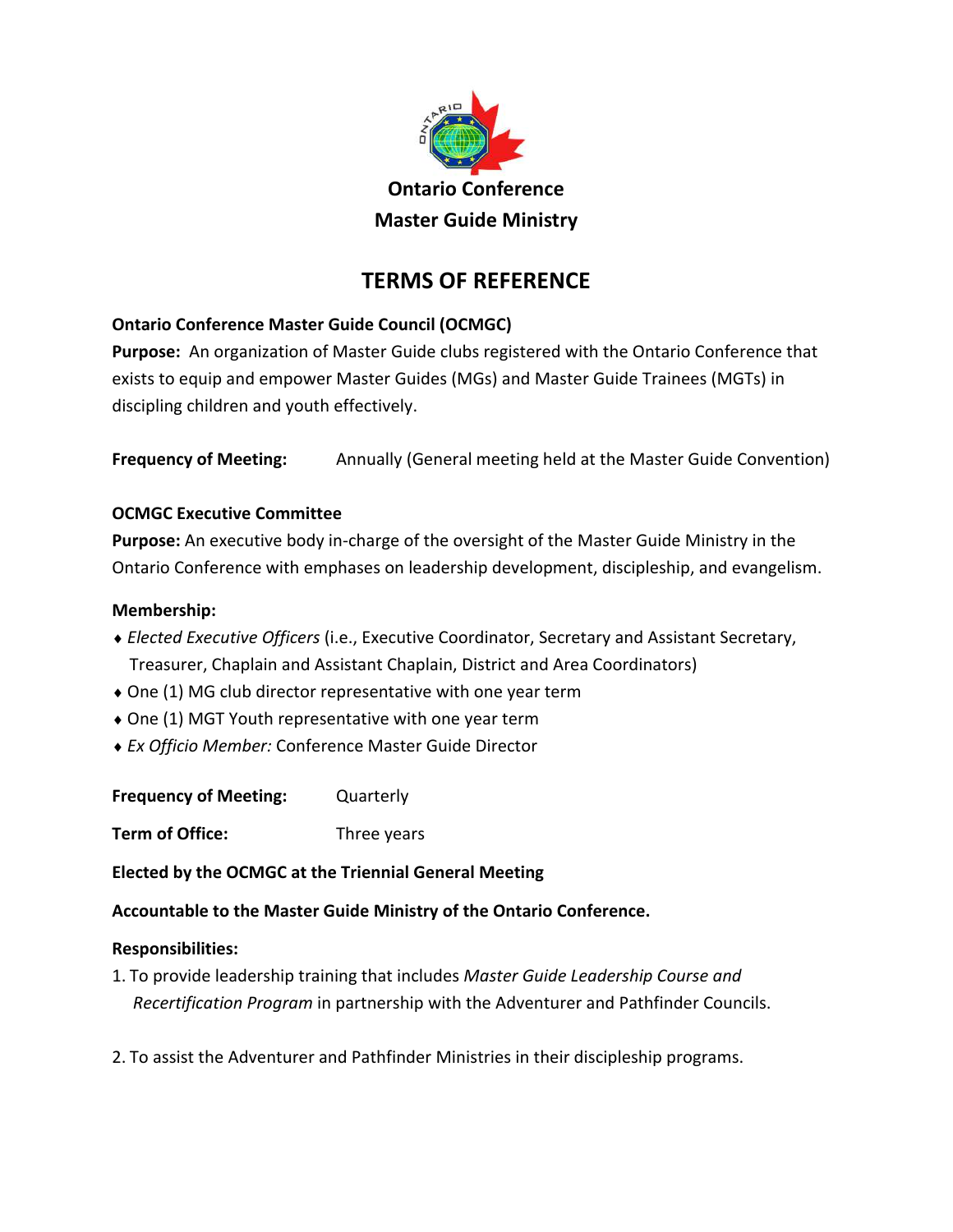- 3. To deploy Master Guides for Disaster Response, community outreach endeavors in collaboration with the Ontario Conference Adventist Community Services and ADRA Canada.
- 4. To plan and organize annual events that promote the cultivation of the physical, mental, social, and spiritual aspects of life.

(i.e., MG Bible Experience, heritage tours, excursions, mission trips, backpacking, survival campouts, OMG Extreme Challenge, fun runs, etc.)

## **MINISTRY DESCRIPTIONS**

### **I. EXECUTIVE COORDINATOR**

The Executive Coordinator is elected by the OCMGC for a term of three years.

### A. Qualifications

The Executive Coordinator must:

- 1. Be a Seventh-day Adventist church member in regular standing.
- 2. Uphold the teachings and moral standards of the church in words and deeds.
- 3. Have the Vulnerable Sector Screening completed every three years.
- 4. Abide with the provisions of the OCMGC Terms of Reference and Uniform Policy of the North American Division (NAD) as adapted by Ontario Conference Master Guide **Ministry**
- 5. Be an invested Master Guide who has completed the MG Recertification program or the Adventist Youth Ministries Training (AYMT) for Master Guide leaders.
- 7. Have at least five years of leadership experience in Adventurer, Masterguide, & Pathfinder (AMP) club ministries.
- 8. Be willing to work in collaboration with the Master Guide Ministry of the Ontario Conference.
- 9. Be familiar with the effective use of technology for club ministries.

### B. Duties

The Executive Coordinator:

- 1. Shall call and chair all OCMGC and Executive Committee meetings.
- 2. Shall provide input on any matters pertaining to Master Guide Ministry and have a healthy working relationship with the Conference Master Guide Director.
- 3. Shall present progress reports to the OCMGC, Executive Committee, and the Conference Master Guide Director.
- 4. May assist with Investiture Services, particularly in welcoming newly invested Master Guides.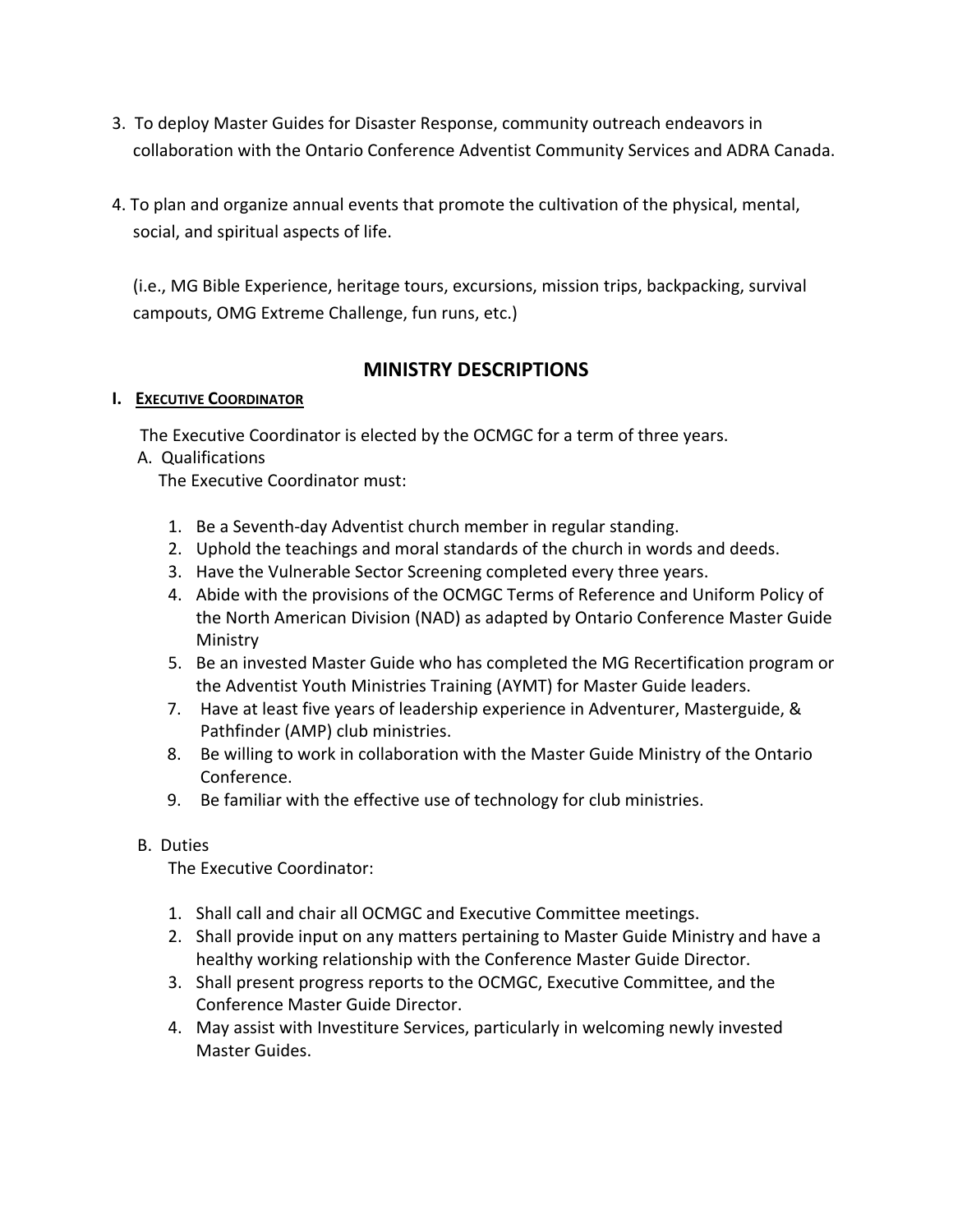5. Is responsible, in collaboration with the Conference Master Guide Director and the Executive Committee, for implementing plans for youth leadership training, evangelism and discipleship.

#### **II. DISTRICT COORDINATOR**

The District Coordinator is elected by the OCMGC for a term of three years.

#### *A. Qualifications*

The District Coordinator must:

- 1. Be a Seventh-day Adventist church member in regular standing.
- 2. Uphold the teachings and moral standards of the church in words and deeds.
- 3. Have the Vulnerable Sector Screening completed every three years.
- 4. Abide with the provisions of the OCMGC Terms of Reference and Uniform Policy of the North American Division (NAD) as adapted by Ontario Conference Master Guide Ministry
- 3. Be an invested Master Guide who has completed the MG Recertification program or the Adventist Youth Ministries Training (AYMT) for Master Guide leaders.
- 4. Have at least three years of leadership experience in Adventurer, Masterguide, & Pathfinder (AMP) club ministries.
- 5. Be willing to work in collaboration with the Master Guide Ministry of the Ontario Conference
- 6. Be a good communicator and a team player who can easily work with local church/club and conference leadership.

### B. Duties

The District Coordinator shall:

- 1. Visit each MG club in his/her district at least once per quarter and perform quarterly evaluations.
- 2. Promote and help in organising MG clubs in churches within his/her territory.
- 3. Provide input on any matters pertaining to Master Guide Ministry and have a healthy working relationship with the OCMGC Executive Coordinator and Conference Master Guide Director.
- 4. Present progress reports to the OCMGC Executive Committee and the Conference Master Guide Director.
- 5. Assist local MG clubs in their MG day programs, consecration, and investiture services, and shall act as the Council/Conference's representative as needed.
- 6. Ensure MG club directors under his/her care comply with yearly club registration and insurance requirements, which includes Vulnerable Sector Screening of staff members, as determined by the Ontario Conference.
- 7. Attend all OCMGC annual sessions and duly called OCMGC Executive Committee meetings.
- 8. Attend and support all conference-sponsored MG initiatives and assist at camporees, campouts, training courses, other MG functions.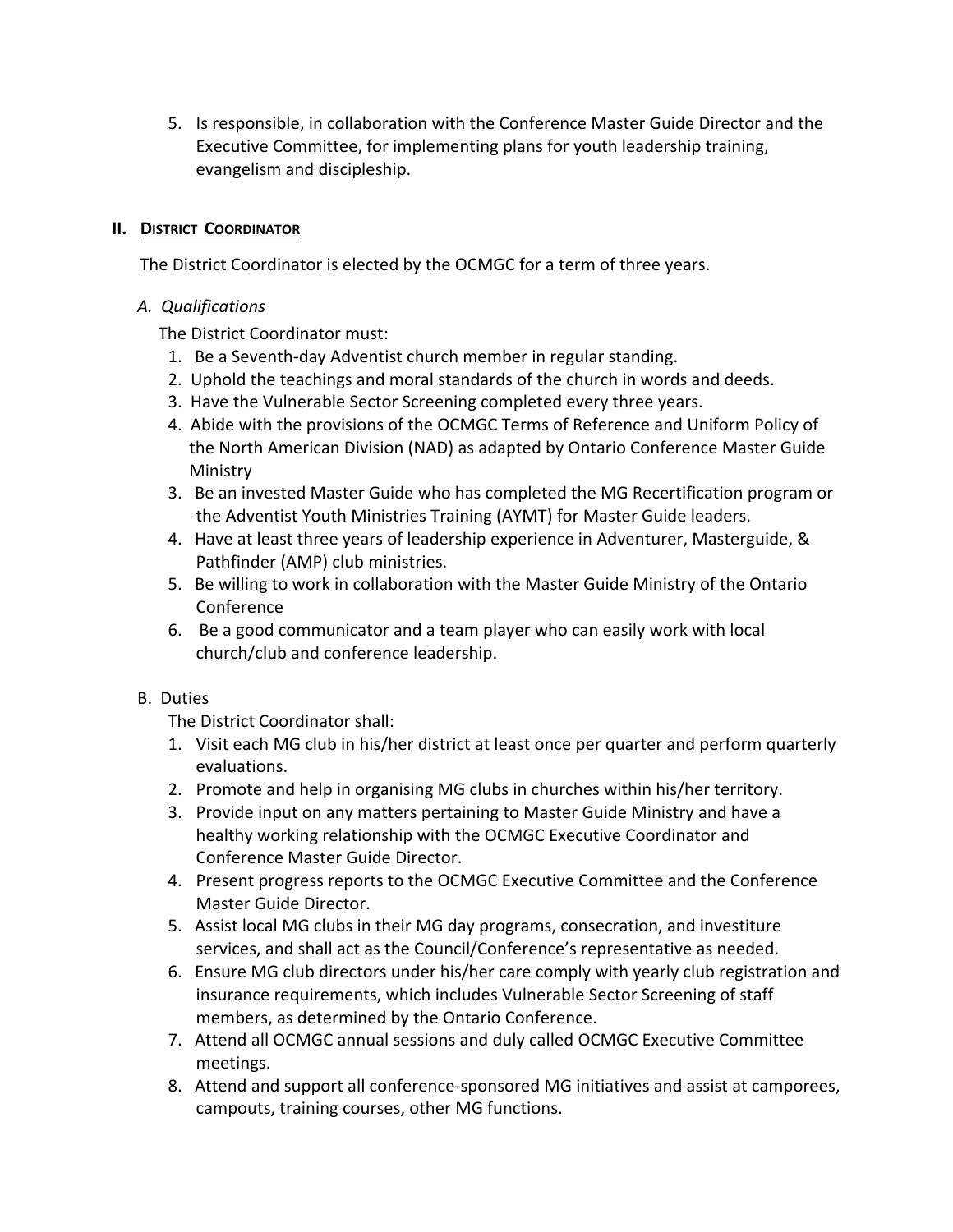9. Ensure Master Guide Trainees (MGTs), who are recommended by the MG club director, have completed satisfactorily their requirements for investiture.

#### **III. SECRETARY**

The Secretary is elected by the OCMGC for a term of three years.

#### *A. Qualifications*

The Secretary must:

- 1. Be a Seventh-day Adventist Church member in regular standing.
- 2. Uphold the teachings and moral standards of the church in words and deeds.
- 3. Have the Vulnerable Sector Screening completed every three years.
- 4. Abide with the provisions of the OCMGC Terms of Reference and Uniform Policy of the North American Division (NAD) as adapted by Ontario Conference Master Guide Ministry
- 5. Be an invested Master Guide.
- 6. Have at least three years of leadership experience in Adventurer, Masterguide, & Pathfinder (AMP) club ministries.
- 7. Be able to accurately record minutes, have word processing, internet, and communication skills as related to duties listed below.
- 8. Be willing to work in collaboration with the OCMGC Executive Coordinator and Conference Master Guide Director.

### *B. Duties*

The Secretary:

- 1. Shall take and keep minutes of all meetings of the OCMGC and the Executive Committee.
- 2. Is responsible for sending communications to OCMGC and Executive Committee members regarding all meetings in accordance with the OCMGC Terms of Reference, including other meetings called for by the Executive Coordinator.
- 3. Shall preserve, resources and pertinent documents belonging to the OCMGC.
- 4. Shall serve as historian for the OCMGC.
- 8. Shall maintain a list of Master Guides in Ontario that includes their basic contact information.

### **IV. SOCIAL MEDIA SECRETARY**

The Social Media Secretary is elected by the OCMGC for a term of three years.

A. Qualifications

Qualifications are the same as that of the Secretary's. In addition, the Social Media secretary must be knowledgeable in the effective use of relevant social media platforms for information dissemination and promotion of Master Guide events and initiatives.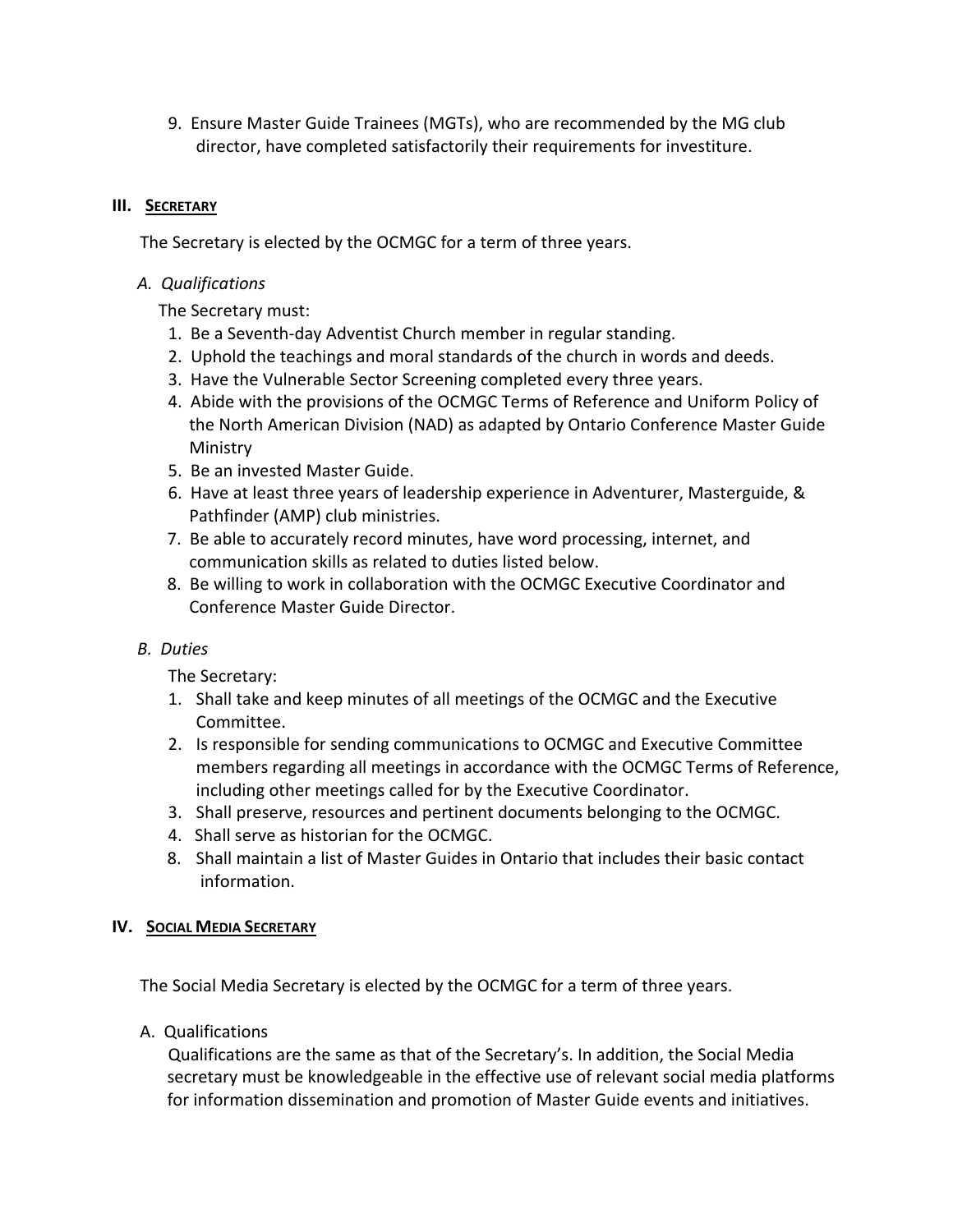#### B. Duties

The Social Media Secretary shall:

- 1. Be responsible for the publication of OCMGC's monthly electronic Master Guide newsletter.
- 2. Produce news releases or articles for submission to the Communications Director and Master Guide Director of the Conference.
- 3. Be responsible in promoting Master Guide events and initiatives on Social Media creatively.
- 4. Fulfill the duties of the Secretary in his or her absence of the Secretary or as assigned.

#### **V. TREASURER**

The Treasurer is elected by the OCMGC for a term of three years.

#### *A. Qualifications*

The Treasurer must:

- 1. Be a Seventh-day Adventist Church member in regular standing.
- 2. Uphold the teachings and moral standards of the church in words and deeds.
- 3. Have the Vulnerable Sector Screening completed every three years.
- 4. Abide with the provisions of the OCMGC Terms of Reference and Uniform Policy of the North American Division (NAD) as adapted by Ontario Conference Master Guide Ministry
- 5. Be an invested Master Guide.
- 6. Have at least three years of leadership experience in Adventurer, Masterguide, & Pathfinder (AMP) club ministries.
- 7. Have basic accounting skills.
- 8. Be willing to work in collaboration with the OCMGC Executive Coordinator and Conference Master Guide Director.

#### B. Duties

The Treasurer shall:

- 1. Help prepare an annual budget in collaboration with the Executive Coordinator and Conference Master Guide Director.
- 2. Coordinate and maintain the Executive Committee expenses for a timely submission to the Ontario Conference Master Guide Department
- 3. Provide financial statements to the Executive Committee at the quarterly meetings.
- 4. Suggest and initiate fundraising plans to support Master Guide projects.
- **VI. CHAPLAIN**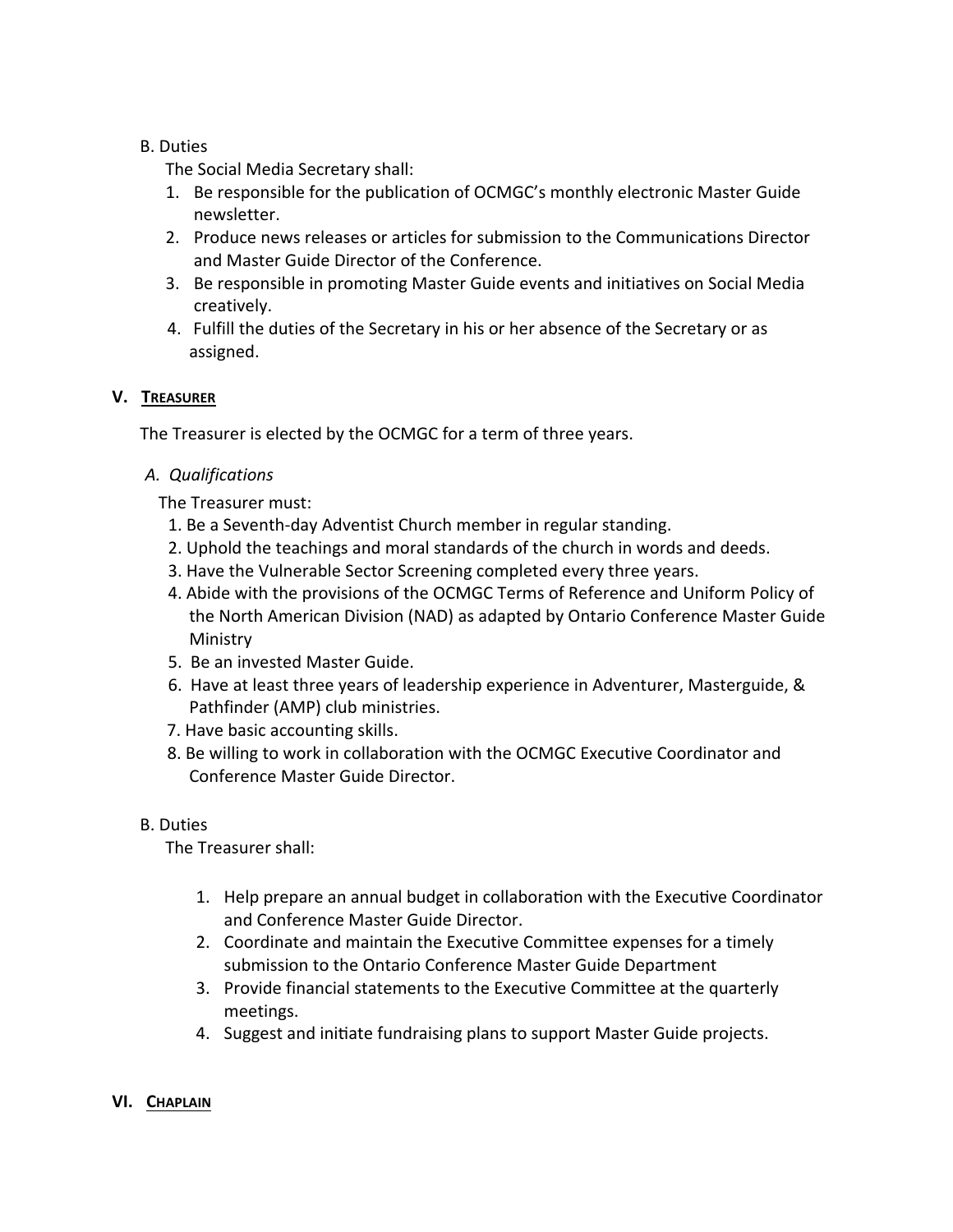The Chaplain is elected by the OCMGC for a term of three years.

 *A. Qualifications* 

The Chaplain must:

- 1. Be a Seventh-day Adventist Pastor, upholding the principles and values of the Seventh-day Adventist Church.
- 2. Have the Vulnerable Sector Screening completed every three years.
- 3. Abide with the provisions of the OCMGC Terms of Reference and Uniform Policy of the Ontario Conference in harmony with the North American Division (NAD).
- 4. Be an invested Master Guide.
- 5. Be an active supporter of a local Adventurer, Pathfinder or Master Guide club.
- 6. Demonstrate keen interest in training others for effective youth leadership.

#### *B. Duties*

The Chaplain:

- 1. Is responsible to provide devotionals for the Executive Committee during its regular meetings.
- 2. Shall provide spiritual guidance to the Executive Committee on issues relevant to his/her field of expertise.
- 3. Shall encourage executive officers to fulfill the purpose for which the OCMGC has been organized.

#### **VII. ASSISTANT CHAPLAIN**

The Assistant Chaplain is elected by the OCMGC for a term of three years. Qualifications are the same as that of the Chaplain's. In the absence of the Chaplain or as assigned, the Assistant will fulfill the duties of the Chaplain.

#### **VII. CLUB DIRECTOR REPRESENTATIVE**

The Club Director Representative is appointed by the OCMGC Executive Committee for a term of one year. He/She is expected to attend all duly called meetings and shall advise the Executive Committee of relevant issues pertaining to Master Guide ministry in the local church level.

## **COMMITTEES**

### **A. EXECUTIVE COMMITTEE**

- **1.** The Executive Committee shall be comprised of the following OCMGC officers:
	- a. Executive Coordinator (Chairperson)
	- b. District Coordinators
	- c. Area Coordinators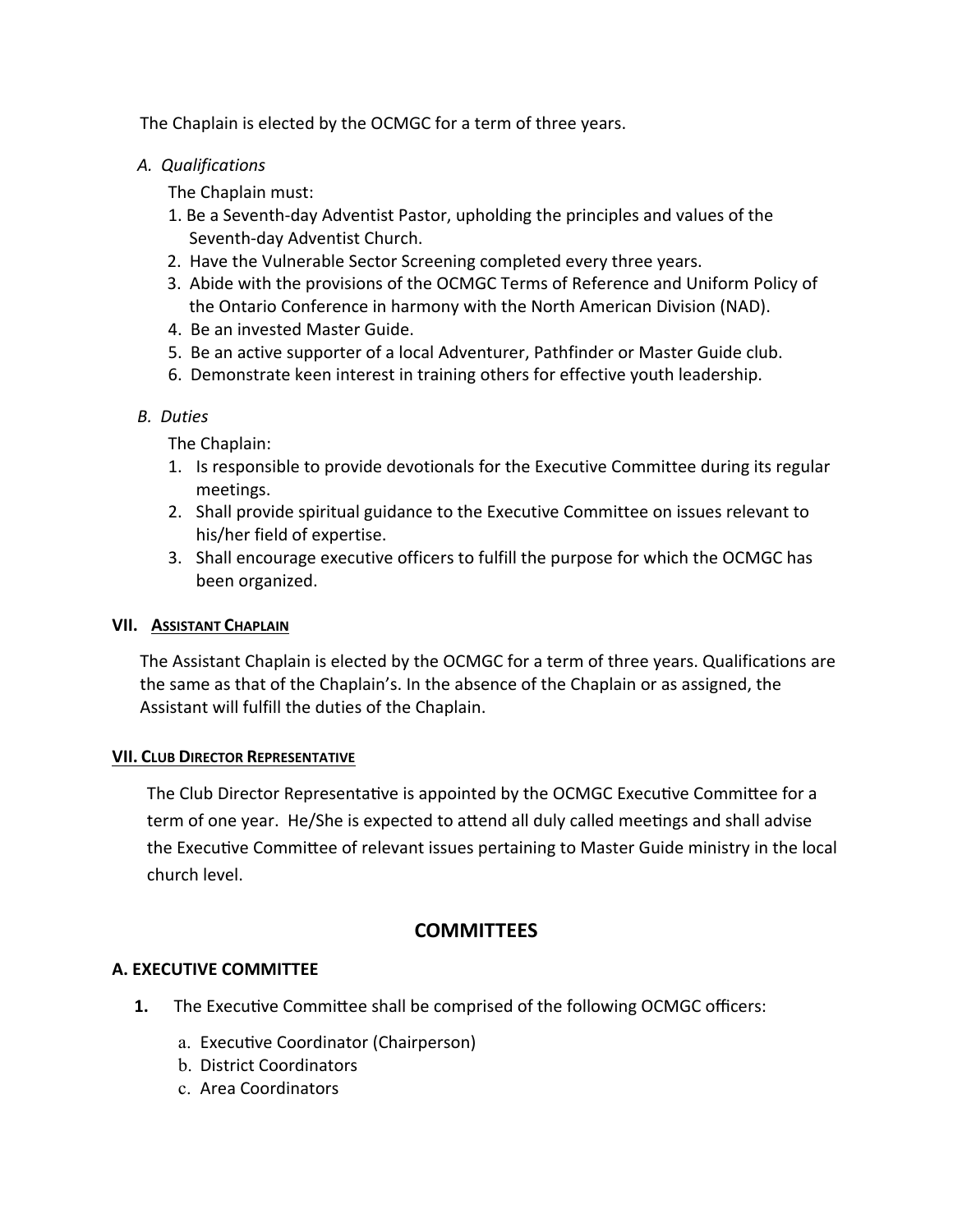- d. Secretary
- e. Social Media Secretary
- f. Treasurer
- g. Chaplain
- h. Asst. Chaplain
- i. MG Club Director Representative
- j. Conference Master Guide Director (Ex-Officio Member)
- **2.** The Executive Committee shall:
	- a. Exercise general administration over all matters pertaining to the Council.
	- b. Set the time and place of all meetings.
	- c. Appoint person(s) to fill any vacancies, which may occur among the officers and/or standing committees during the term.
	- d. Appoint chairpersons and members for each standing committee.
	- e. Receive reports and plans from all standing and ad-hoc committees.
	- f. Propose budget for Conference approval.
	- g. Promote the organization of more Master Guide clubs in churches within the Conference territory.
- **3.** The Executive Committee shall meet quarterly.

## **B. EVENT PLANNING COMMITTEE**

- **1.** The Event Planning Committee shall consist of three (3) persons appointed by the Executive Committee.
- **2.** The chairperson of the Event Planning Committee shall be appointed by the Executive Committee.
- **3.** One member of this committee shall be appointed to serve as secretary to the commiƩee.
- **4.** The committee may secure additional persons to conduct its business with the approval of the Executive Coordinator.
- **5.** The responsibilities of the Event Planning Committee are to:
	- a. Submit plans and suggestions for Conference-sponsored programs such as:
		- i. OMG Extreme Challenge
		- ii. Spiritual Retreat
		- iii. Campouts/Camporees
		- iv. Backpacking Trips
		- v. Special Events
	- b. Suggest new plans and programs for future consideration.
	- c. Assist in implementing the overall Master Guide program of the Conference.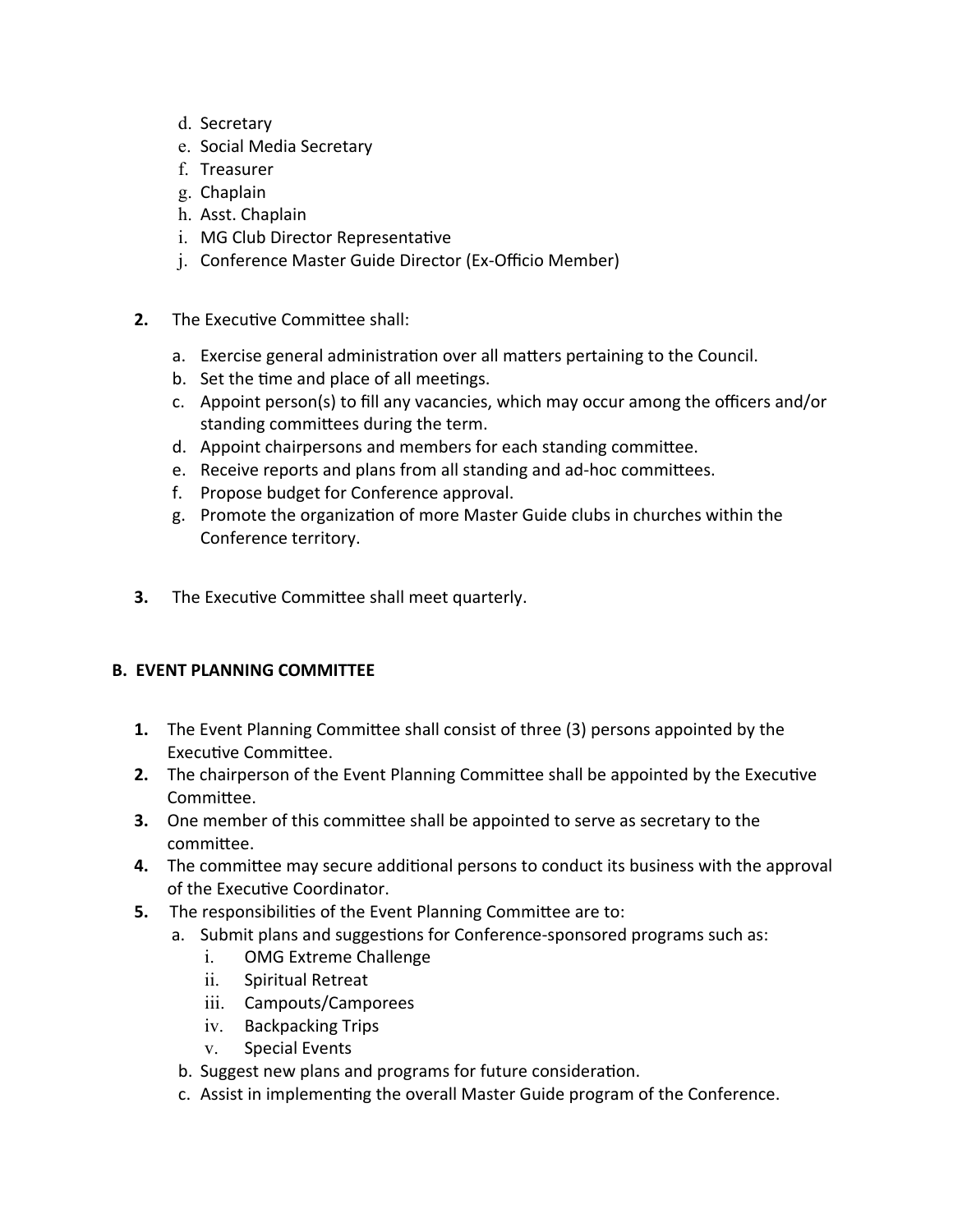## **C. LEADERSHIP TRAINING COMMITTEE**

- **1.** The Leadership Training Committee shall consist of three (3) persons appointed by the Executive Committee.
- **2.** The Chairperson of the Leadership Training Committee shall be appointed by the Executive Committee.
- **3.** One member of this committee shall be appointed to serve as secretary to the Committee.
- **4.** The committee may secure additional persons to conduct its business with the approval of the Executive Coordinator.
- **5.** The responsibilities of the Leadership Training Committee are to:
	- a. Plan and promote the MG Basic Orientation/Training program for Master Guide Club Staff members
	- b. Plan for Adventist Youth Ministries Training (AYMT) programs for MG Coordinators, club directors, and those in the Master Guide program
	- c. Suggest leadership resources to be available on the MG website.
	- d. Assist in implementing the overall Master Guide program of the Conference.

### **D. COMMUNICATIONS COMMITTEE**

- **1.** The Communications Committee shall consist of three (3) persons appointed by the Executive Committee.
- **2.** The Chairperson of the Communications Committee shall be appointed by the ExecuƟve CommiƩee.
- **3.** One member of this committee shall be appointed to serve as secretary to the Committee.
- **4.** The committee may secure additional persons to conduct its business with the approval of the Executive Coordinator.
- **5.** The responsibilities of the Communications Committee are to:
	- a. Develop methods of promoting Master Guide Ministry in the Ontario Conference.
	- b. Produce a quarterly newsletter for news updates and program promotions.
	- c. Help maintain the Master Guide website hosted by the Conference.
	- d. Utilize social media platforms for witnessing and information dissemination.
	- e. Provide oversight of the regular Online Master Guide program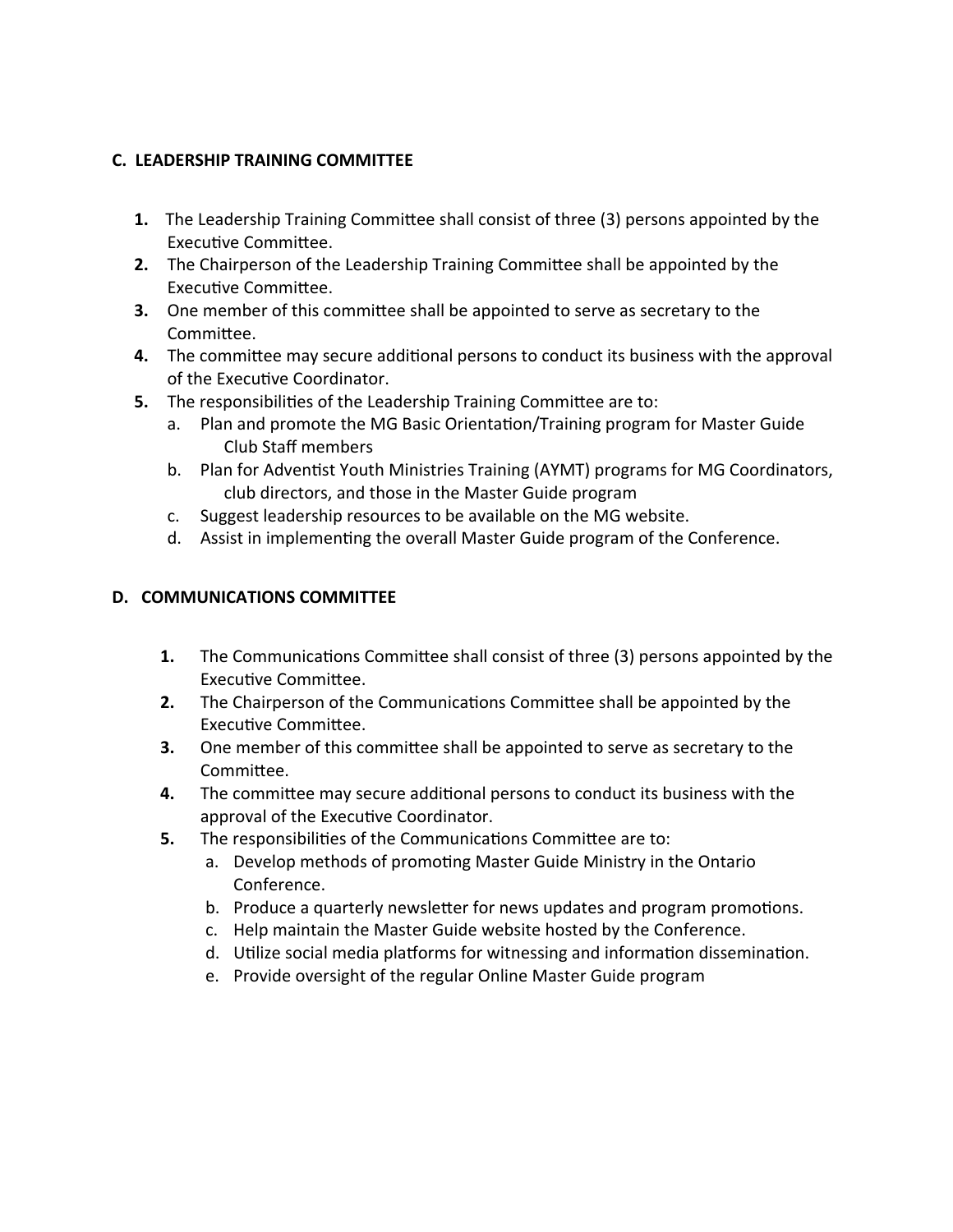### **E. TERMS OF REFERENCE COMMITTEE**

- **1.** The Terms of Reference Committee shall consist of three (3) persons appointed by the ExecuƟve CommiƩee.
- **2.** The Chairperson of the Terms of Reference Committee shall be appointed by the Executive Committee.
- **3.** One member of this committee shall be appointed to serve as secretary to the Committee.
- **4.** The committee may secure additional persons to conduct its business with the approval of the Executive Coordinator.
- **5.** The responsibilities of the Terms of Reference Committee are to:
	- a. Ensure that the OCMGC is being conducted in accordance to the provisions of the Terms of Reference.
	- b. Study proposed amendments to the Terms of Reference, and report its recommendation to the Executive Committee, and subsequently to the Council at the Triennial General Meeting.

## **F. MISSION PROJECTS/ EVANGELISM COMMITTEE**

- **1.** The Mission Projects/ Evangelism Committee shall consist of three (3) persons appointed by the Executive Committee.
- **2.** The Chairperson of the Mission Projects/ Evangelism Committee shall be appointed by the Executive Committee.
- **3.** One member of this committee shall be appointed to serve as secretary to the Committee.
- **4.** The committee may secure additional persons to conduct its business with the approval of the Executive Coordinator.
- **5.** The responsibilities of the Mission Projects/ Evangelism Committee are to:
	- a. Coordinate plans for mission projects/trips with both Sending and Host churches
	- b. Liaise with the Conference's Adventist Community Services and Compassion Department or ADRA Canada for compassion and mission opportunities that Master Guides and Master Guide Trainees can participate in.
	- c. Organize plans for regular Master Guide evangelism using available resources and technology.
	- d. Collaborate with the Conference's Church Growth and Evangelism Department in deploying Master Guides and Trainees for mission-driven initiatives.

## **G. DISASTER RESPONSE COMMITTEE**

- **1.** The Disaster Response Committee shall consist of three (3) persons appointed by the ExecuƟve CommiƩee.
- **2.** The Chairperson of the Disaster Response Committee shall be appointed by the ExecuƟve CommiƩee.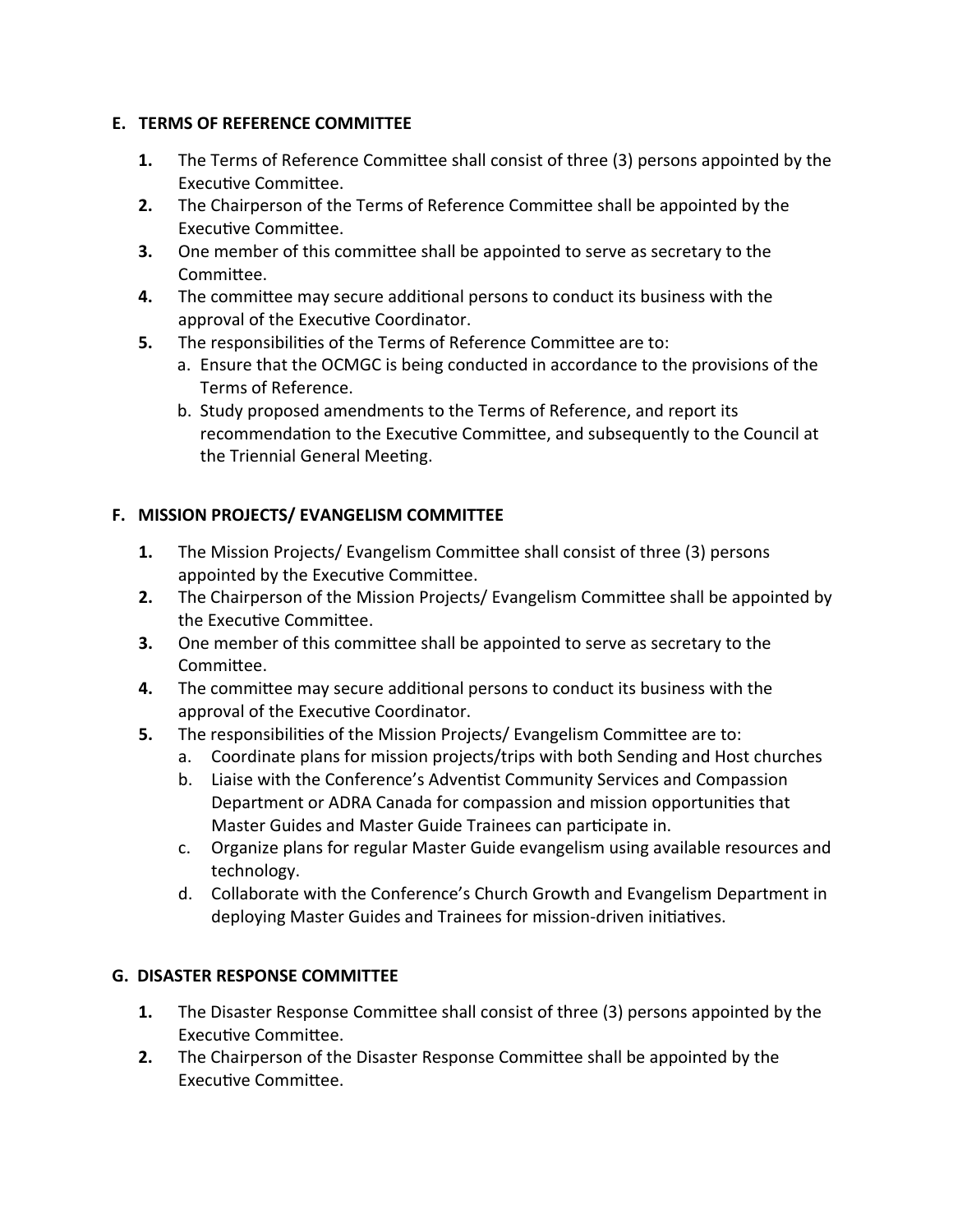- **3.** One member of this committee shall be appointed to serve as secretary to the Committee.
- **4.** The committee may secure additional persons to conduct its business with the approval of the Executive Coordinator.
- **5.** The responsibilities of the Disaster Response Committee are to:
	- a. Collaborate with the Conference's Adventist Disaster Response/ Community Services Department for continuing certification and training programs on Disaster Response and Preparedness.
	- b. Organize plans to deploy MG/MGT responders in the event of an emergency.

## **Master Guide Club**

*Purpose:* To provide Master Guide training for baptized members (age 16 and older) to equip them for effective Christian service.

#### *Responsibilities:*

- 1. Emphasize spiritual and personal growth for a more intimate relationship with Christ.
- 2. Participate in conference-sponsored Master Guide events.
- 3. Provide assistance to the Adventurer, Pathfinder, and Youth Ministries of the local church in leadership, discipleship, and outreach endeavors.
- 4. Conduct the Master Guide Leadership Course in harmony with the North American Division's MG curriculum and in collaboration with the OCMGC Executive Committee.\*
- 5. Organize plans for AY Honor classes.
- 6. Foster camaraderie among club members through recreational and relationship-building activities.

#### *Offices/Positions:*

- a. **Club Director** Serves as over-all coordinator for the local Master Guide Club
- b. **Deputy Directors** (4)
	- *‐ For Leadership Training* Responsible for planning and coordinating the Master Guide Leadership Course (i.e., MGT program for both the Adventurer and Pathfinder tracks) and AY Honour classes.
	- *‐ For Discipleship* Liaises with the local Adventurer and Pathfinder clubs in mentoring children and teens for vibrant Christian life and service.
	- *‐ For Outreach* Tasked to plan and coordinate outreach/evangelism programs, mission-service projects, and disaster ministry.
	- *‐ For Recreation* Responsible in providing health-promoting and relationship-building activities.
- c. **Secretary** Takes minutes of all staff meetings and sends notices to members.
- d. **Treasurer** Responsible for making an annual budget, collection of dues, and monthly financial reports.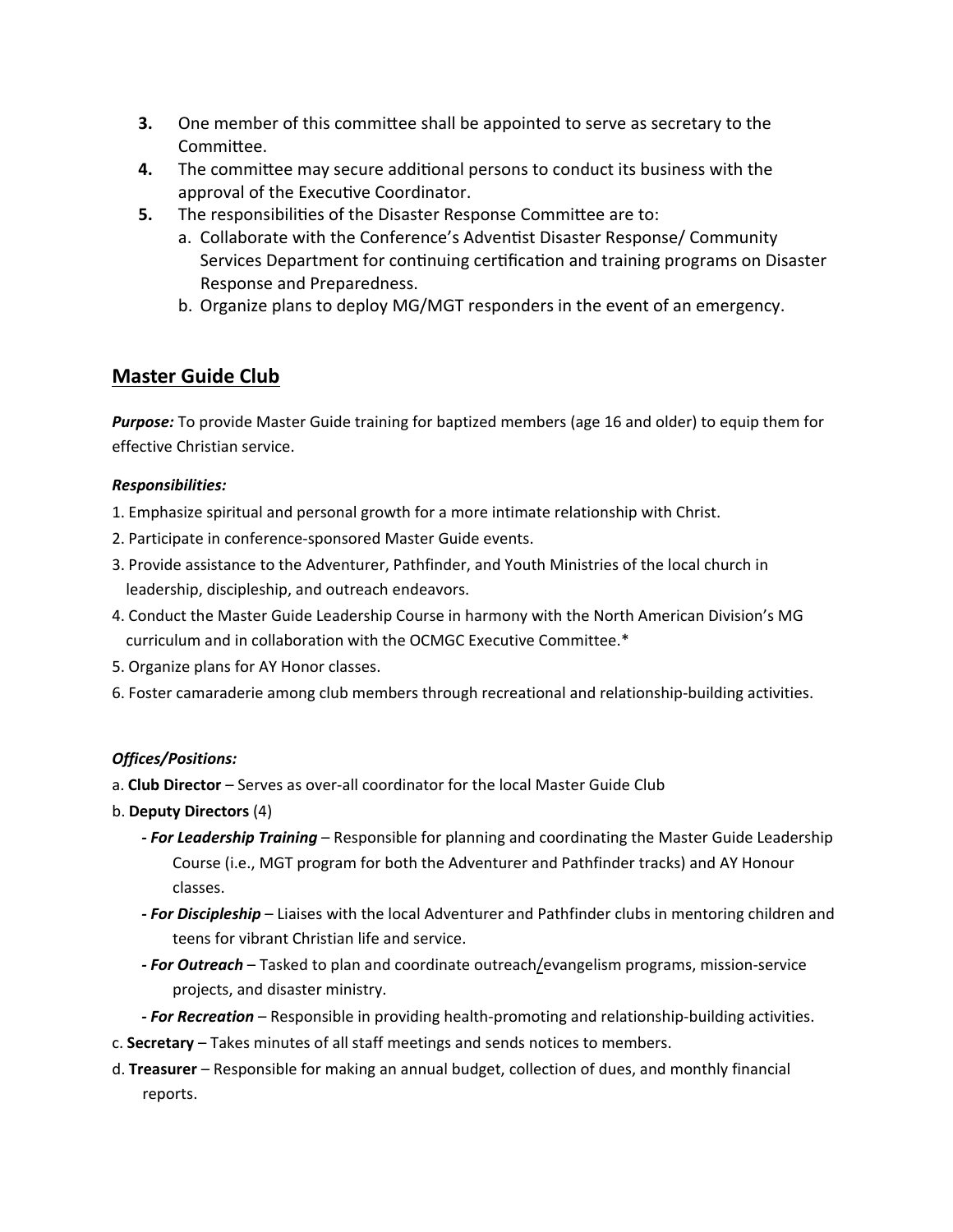- e. **Chaplain** Provides spiritual programming for the nurture of members to Christian maturity.
- $\overline{\phantom{a}}$  , where  $\overline{\phantom{a}}$
- \* *The MG club will be in‐charge of the MGT program. However, the 10‐hour BST will still be handled by either the Adventurer or Pathfinder Councils.*
- NOTE: The primary members of the MG club are the MGTs. Not all invested Master Guides are obliged to be members of the MG club except for those who comprise the staff. However, Master Guides serving in either Adventurer or Pathfinder ministries can be invited as presenters for specific seminars or as mentors to MGTs as they fulfill their "Club Involvement" requirements within 12 months.

## **Steps in Organizing a Master Guide Club**

### **1. Counsel with the Conference Master Guide Director.**

The Conference Master Guide Director is responsible for all Master Guide (MG) clubs in the conference. Any invested MG in a local church who sees the need for a MG club should counsel with him before making further plans.

#### **2. Meet with the Pastor and Conference Master Guide Director.**

The request should come from the church to the Conference MG Director and he should then spend time with the church pastor explaining the ministry of the Master Guide Club and its operation, detailing what assistance the conference is able to give to his church. Should the conference MG director be unable, through circumstances, to arrange such a meeting, then he may delegate the responsibility to the Master Guide Council Executive Coordinator.

#### **3. Present the plan to the Church Board.**

The Conference MG Director should request the church pastor(s) to present the plan to the church board. It is necessary that the church board authorizes the organization of the Master Guide program. The board should be fully familiar with all the aims, the financial budget necessary, the objectives and concepts of the MG organization, and the role it can play in youth leadership and evangelism within the church. Following this meeting, the intention to form a Master Guide Club should be announced to the church.

### **4. Send Charter ApplicaƟon to the Ontario Conference.**

Upon the approval of the organization of a MG Club by the local church board, a completed MG charter application form should be sent to the Conference.

### **5. Inform the congregaƟon during the worship service.**

It is important that all church members be informed about the Master Guide Club, its objectives and its program. Someone qualified by experience to speak on behalf of the MG Club should bring this information to the entire church, preferably during the worship hour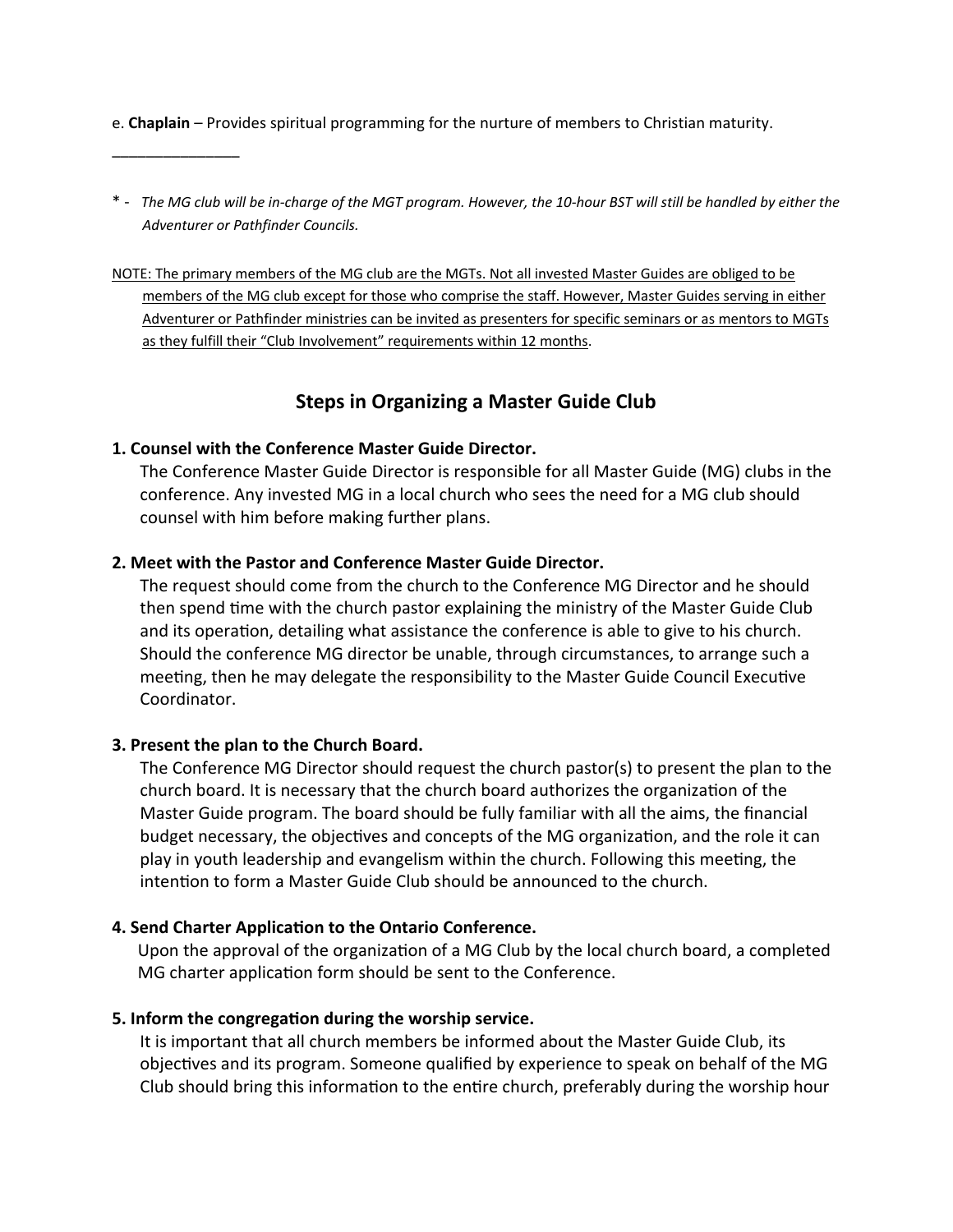on Sabbath. It might be the local conference Master Guide Director, Executive Coordinator, the local church pastor, or some other qualified conference worker who is invited by the pastor as a guest speaker. At this time a call should be made for those invested Master Guides in the congregation to assist and support the Master Guide Club; this is also the time to advertise the MG enrollment and organizational meeting to be convened by the MG District Coordinator.

## **6. Call a special enrollment and organizaƟonal meeƟng.**

This special meeting should bring together those who will be involved in the organization of a Master Guide Club. During this special meeting more details in regard to the MG organization could be explained. In addition, membership application, medical info and liability release forms should be distributed to and filled out by potential members.

## **7. Elect MG Club ExecuƟve Officers.**

The local church is to elect, through a nominating committee or its board, the following officers for the MG Club:

- a. Club Director
- b. Deputy Directors (4)
	- i. For Leadership Training
	- ii. For Discipleship
	- iii. For Outreach
	- iv. For Recreation
- c. Secretary
- d. Treasurer
- e. Chaplain

### **8. Send Yearly MG Club RegistraƟon Form to the Conference.**

Upon completion of the enrolment of members and election of officers, the newly elected club director should submit a completed MG club registration form to the Ontario Conference with the required annual registration and insurance fees. In acknowledgment of the club registration, a certificate of operation will be sent by the conference together with a copy of the insurance policy.

## 9. MG Staff to attend MG Basic Staff Training and Master Guide Recertification Course.

Club officers are required to attend a Master Guide Basic Staff Training before operating a Master Guide Club. Also, they are to undergo a Master Guide Recertification Course to be led by the MG District Coordinator. This is to keep everybody abreast of the new trends in youth ministry and to sharpen each one's skills for effective Master Guide Ministry in the local church.

### **10. Call MG Club Staff to plan a Yearly Program.**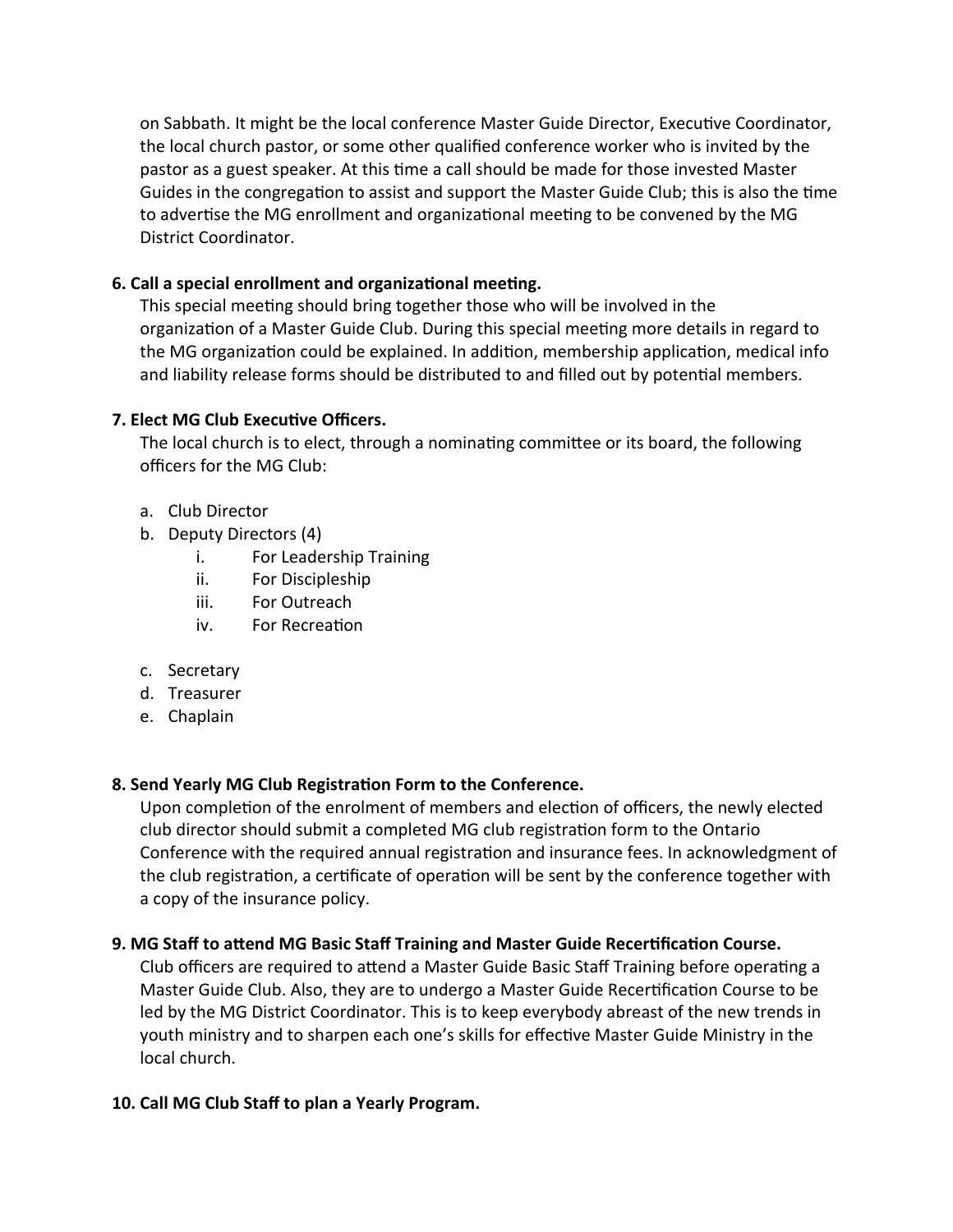Now that the MG Club officers have been trained and are familiar with the objectives of the Master Guide Club, they should begin to plan for the yearly program. A timetable of events, honor classwork, meeting times, special days, conference events, monthly programs, camping or hiking trips, and camporees should all be included.

#### **11. Plan for a ConsecraƟon Service.**

As soon as the new members are in uniform and the *Certificate of Operation* has been received from the conference office, a consecration service should be organized with family and church members in attendance. All new Master Guide Trainees (MGTs) will be inducted at this service.

#### **12. EvaluaƟon**

Once the club has been in operation 10 or 12 weeks, the Conference MG Director and/or MG Executive Coordinator, together with the district coordinator, should be called in to meet with the MG Club Staff to evaluate the club to ensure smooth operation and balanced programming.

| <b>Training Programs</b>                     | <u>In-charge</u>                                                                          |
|----------------------------------------------|-------------------------------------------------------------------------------------------|
| 1. Adventurer Basic Staff Training (ADV BST) | $-OCAC$                                                                                   |
| 2. Pathfinder Basic Staff Training (PF BST)  | - OCPC                                                                                    |
| 3. Master Guide Basic Staff Orientation      | - OCMGC                                                                                   |
| 4. Master Guide Leadership Course            | - OCMGC                                                                                   |
| 5. AYMT for Adventurer Leaders               | $-OCAC$                                                                                   |
| 6. AYMT for Pathfinder Leaders               | - OCPC                                                                                    |
|                                              | (i.e., Pathfinder Instructor Certification, Pathfinder Counselor Jumpstart Certification, |
|                                              | Pathfinder Director Certification, Pathfinder Staff Leadership Certification, Pathfinder  |
| Leadership Certification)                    |                                                                                           |
| 7. Master Guide Recertification              | - OCMGC                                                                                   |
| 8. AMP Summit (every 3 years)                | - All Ministries                                                                          |
|                                              |                                                                                           |
| <b>Training Programs</b>                     | <b>Authorized Signatory/Reviewing Officer</b>                                             |
| 1. Adventurer BST* -                         | - Seminar Presenter/OCAC Exec. Coordinator                                                |
| 2. Pathfinder BST*                           | - Seminar Presenter/OCPC District Coordinator                                             |
|                                              | 3. Master Guide Basic Staff Orientation* - Seminar Presenter/OCMGC Dist. Coordinator      |
|                                              | *with required one-page reflection)                                                       |
| 4. Master Guide Leadership Course            |                                                                                           |
| a. Prerequisites                             | - MG Club Director                                                                        |
| b. Spiritual Development                     | - MG Club Director/Topic Presenter                                                        |
| c. Skills Development                        | - Seminar Presenter                                                                       |
|                                              |                                                                                           |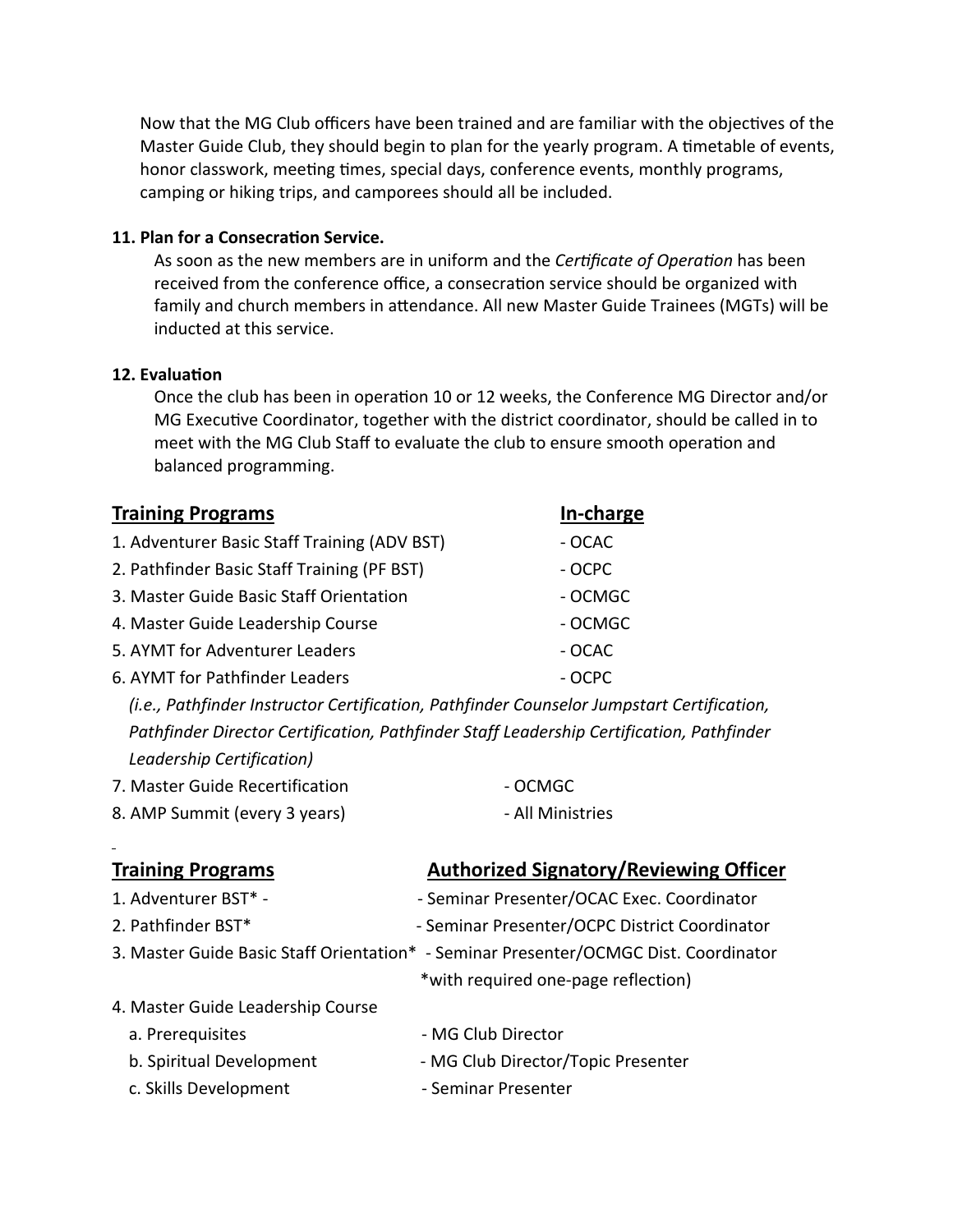| d. Child Development                     | - Seminar Presenter/MG Club Director           |
|------------------------------------------|------------------------------------------------|
| e. Leadership Development                | - Seminar Presenter/MG Club Director           |
| f. Club Involvement (i.e., Teach Award/  |                                                |
| Honor, staff member for at least one     |                                                |
| year, etc)                               | - Adventurer or Pathfinder Club Director       |
| g. Participation in leadership role in a |                                                |
| conference-sponsored event               |                                                |
| (i.e., camporees, fairs, fun days,       |                                                |
| mission trips/projects, etc)             | - Conference Event Organizer/OCAC, OCPC, OCMGC |
| h. Fitness Lifestyle Development         | - Seminar Presenter/MG Club Director           |
| i. Final review and recommendation       |                                                |
| for investiture                          | - OCMGC District Coordinator                   |
|                                          |                                                |

**Note:** *No individual shall be invested as a Master Guide without the approval of the Conference through the issuance of a Master Guide certificate. No MG certificate will be issued without the completed and signed MG requirement checklist, copy of which should be sent to the Conference prior to the scheduled investiture service.*

| - Seminar Presenter/OCAC Executive               |
|--------------------------------------------------|
| Coordinator (for final review)                   |
| - Seminar Presenter/OCPC District Coordinators   |
| (for final review)                               |
| - Seminar Presenters/OCMGC District Coordinators |
| (For final review)                               |
|                                                  |